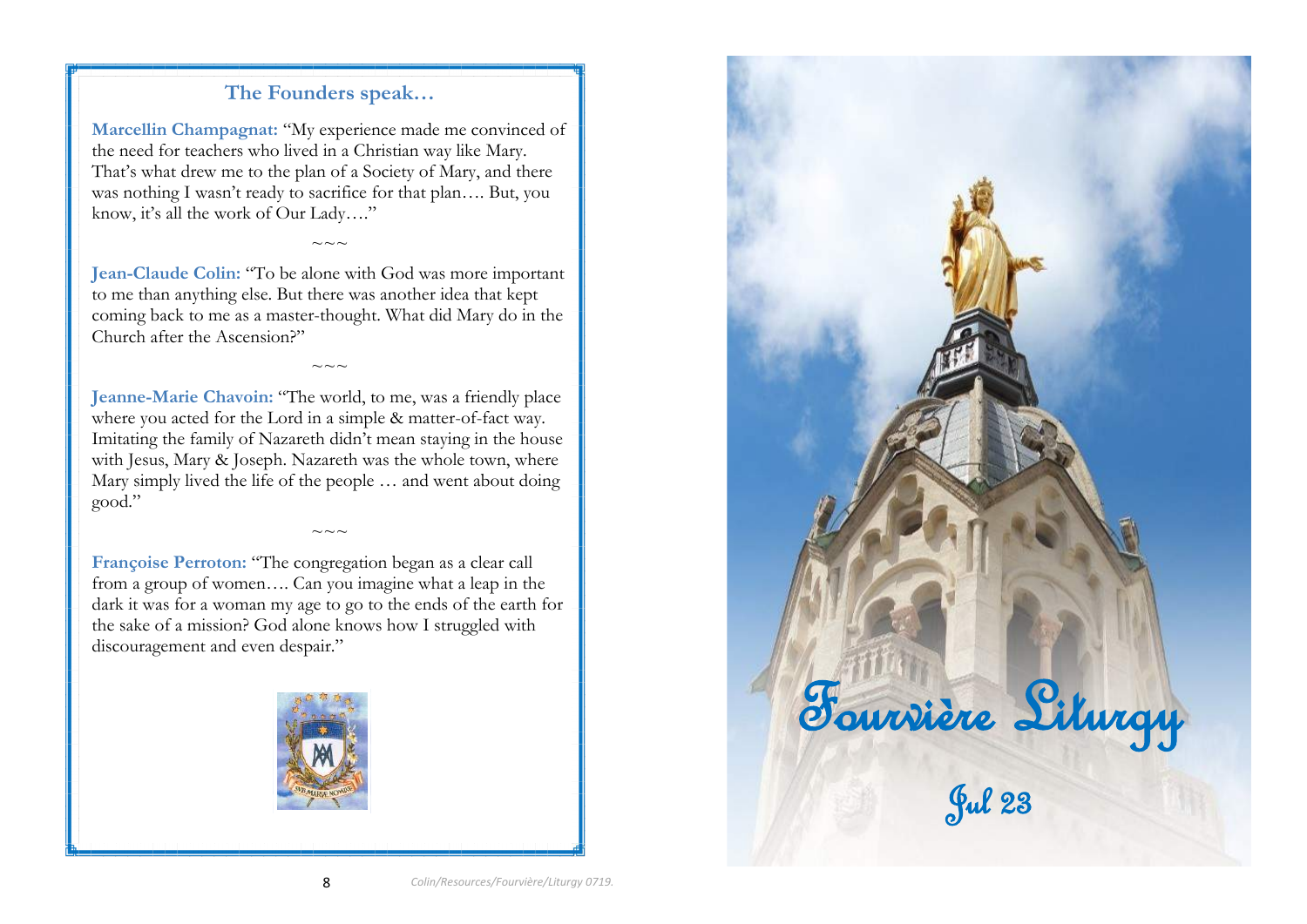**On the day after their ordination**, twelve Marist aspirants, including St Marcellin Champagnat & Venerable Jean-Claude Colin, climbed the steep steps to the top of the hill of Fourvière, Lyons, on Jul 23, 1816, and there, in the small chapel dedicated to Our Lady, they promised to work for the foundation of a new religious movement: a group called Mary-ists, whose work in the church would resemble that of the Jesuits, but whose life and ministry would be based on Mary's way of being faithful to the Lord from Nazareth to Pentecost.

Marists regard this event as the foundational moment in the birth of the Society of Mary in its manifold forms - brothers, sisters, laity, priests.

### **Opening Song or Entrance Antiphon:**

Blessed are you, O Virgin Mary, by the Lord God Most High, above all women on earth; for he has so exalted your name that your praise shall be undying on our lips.

~~~

## **Opening Prayer**

Grant, we pray, almighty God, to look upon the lowliness of your servants who live and work under the name of Mary; do great things through us, filling us with the spirit of our Mother so that, not seeking our own interests but those of Christ alone, we may lead our fellow men and women to the light of the Gospel. Through our Lord Jesus Christ, your Son, who lives and reigns with you in the unity of the Holy Spirit, one God, for ever and ever

**First Reading** Acts 1:12-14

The apostles returned to Jerusalem from the hill called the Mount of Olives, a Sabbath day's walk from the city. When they arrived, they went upstairs to the room where they were staying.

Those present were Peter, John, James and Andrew; Philip and Thomas, Bartholomew and Matthew; James son of Alphaeus and Simon the Zealot, and Judas son of James. They all joined together constantly in prayer, along with the women and Mary the mother of Jesus, and with his brothers. *The Word of the Lord*

And may the blessing of almighty God, the Father, and the Son, and the Holy Spirit, come down on us and remain with us for ever. **R. Amen.**

## **Closing song**

Hail, Queen of Heav'n, the ocean Star, Guide of the wand'rer here below! Thrown on life's surge we claim thy care, Save us from peril and from woe. Mother of Christ, Star of the sea, Pray for the wanderer, pray for me

O gentle, chaste, and spotless Maid, We sinners make our prayers through thee Remind thy Son that He has paid The price of our iniquity. Virgin most pure, Star of the sea, Pray for the sinner, pray for me.

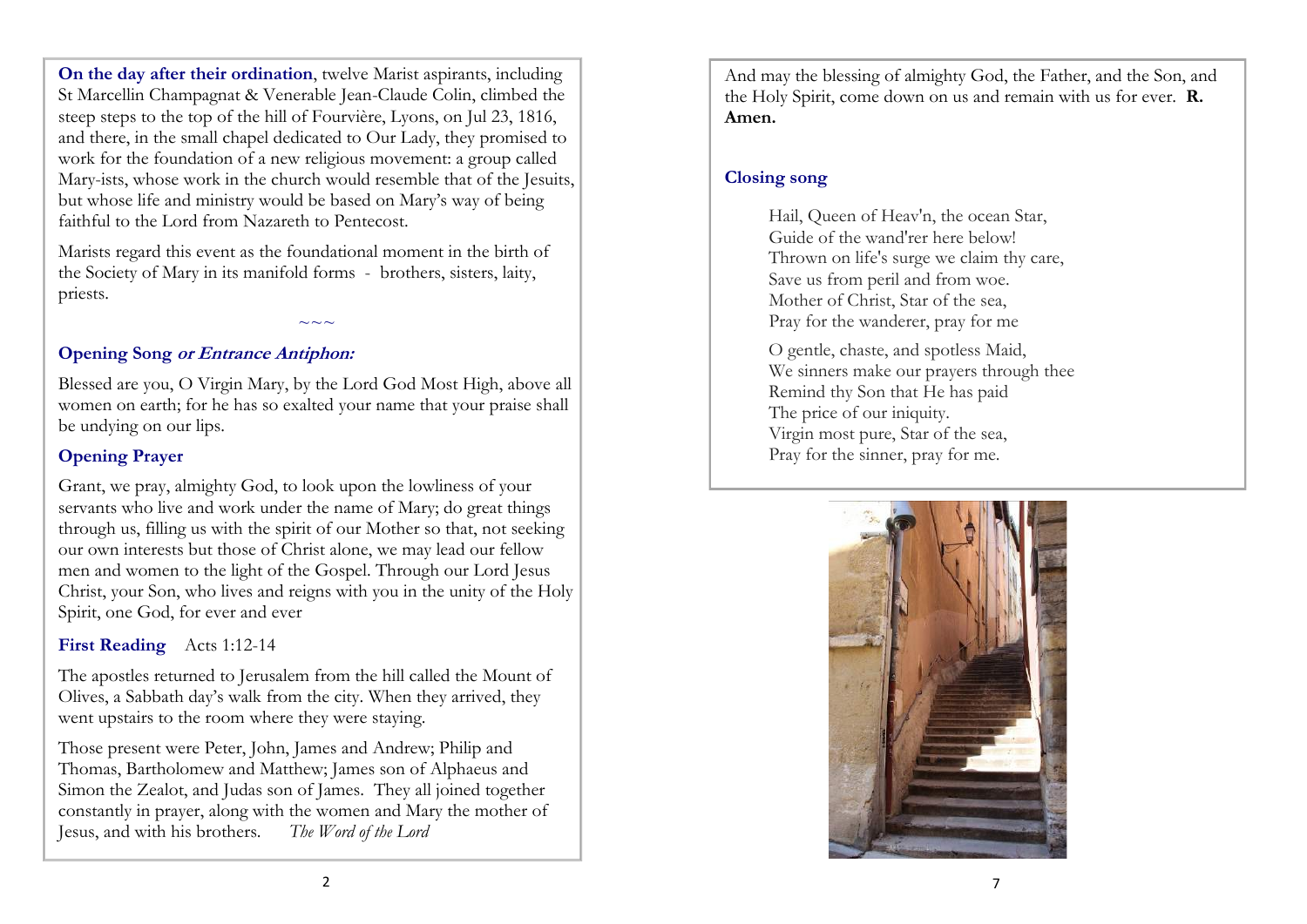For she received your Word in the purity of her heart and conceived him in her virgin's womb; she fostered the first beginnings of the Church by giving birth to Christ its Head and Founder; she accepted your parting gift of love as she stood beside the Cross and so became the Mother of all the living, her children brought to new life through the death of her Son.

One in prayer with the Apostles as they waited for the promised gift of your Spirit, she became the perfect pattern of the Church at prayer; raised to the glory of heaven, she cares for the pilgrim Church with a mother's love, following its progress homewards until the day of the Lord dawns in splendour.

And so, with the company of Angels and Saints, we sing the hymn of your praise, as without end we acclaim: Holy, Holy, Holy Lord God of hosts . . .

# **Communion Song or Antiphon:**

All generations will call me blessed, for God has looked on his lowly handmaid.

### **Prayer after Communion**

O Lord, you have strengthened us at the table of your Word and Sacrament, grant that following in Mary's footsteps we may be hidden and unknown in this world so that the figure of Christ may manifest himself to others in us. Through Christ our Lord.

### **Solemn Blessing**

God our all-powerful Father has bestowed on us the name of Mary. In keeping with her example at Nazareth, may we listen with attentiveness to his Word and carry it to fulfilment in all we do. **R. Amen.**

He has given us the Early Church as the only model of our life together: may he make us one in heart and mind with our brothers and sisters. **R. Amen,**

And so, joyfully doing the Father's will, trusting in the power of Christ alone, may we prepare the way for the coming of the Kingdom. **R. Amen.**

**Responsorial Psalm** Ps 112: 1-6

*Resp:* From the rising of the sun to its setting, praise the name of the Lord

Blessed are those who fear the Lord, who find great delight in his commands

Their children will be mighty in the land; the generation of the upright will be blessed. *Resp..*

Wealth and riches are in their houses, and their righteousness endures forever. Even in darkness light dawns for the upright, for those who are gracious and compassionate and righteous. *Resp..*

# **Alleluia Verse**

Alleluia, alleluia. Blessed is she who believed that the promise made her by the Lord would be fulfilled; Alleluia.

**Gospel** *John 19: 25-28*

Near the cross of Jesus stood his mother, his mother's sister, Mary the wife of Clopas, and Mary Magdalene.

When Jesus saw his mother there, and the disciple whom he loved standing nearby, he said to her, "Woman, here is your son," and to the disciple, "Here is your mother." From that time on, this disciple took her into his home. The Gospel of the Lord took her into his home.